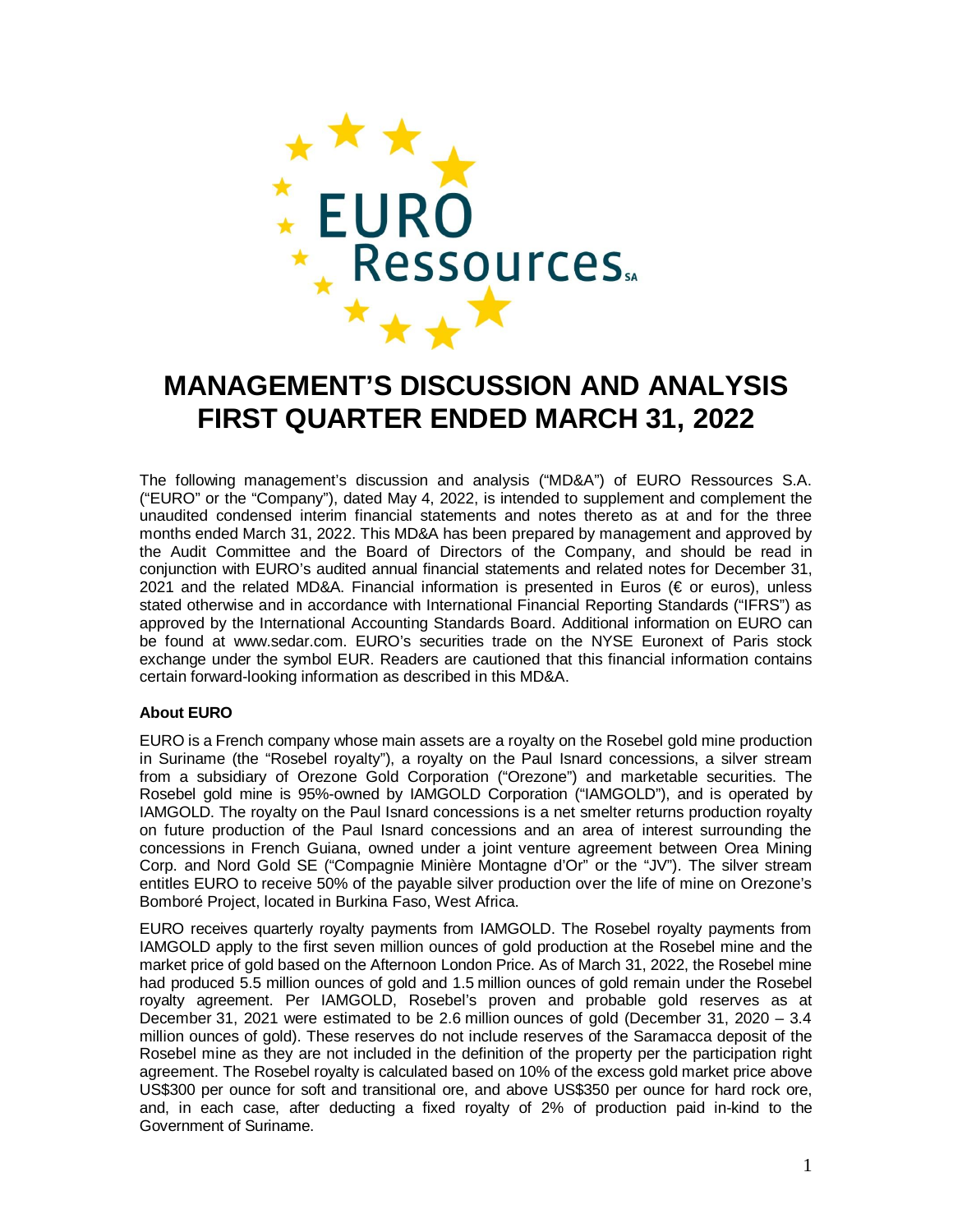A feasibility study for Montagne d'Or (part of the larger Paul Isnard sector) was filed in May 2017. On November 27, 2018, Orea announced that the Montagne d'Or joint venture provided its official decision to French authorities to move forward with permitting and development of the Montagne d'Or gold mine. The decision takes into account the recommendations of the French National Commission of Public Debate to make certain modifications to the project. There is opposition to the Montagne d'Or mine development, principally by non-governmental organizations and some politicians.

EURO has approximately 62.5 million shares outstanding. As at March 31, 2022, IAMGOLD France S.A.S. ("IAMGOLD France"), an indirect wholly owned subsidiary of IAMGOLD, owned approximately 89.71% of all issued outstanding shares of EURO. As at March 31, 2022, IAMGOLD France held 56,058,191 shares representing 112,116,382 voting rights or 94.25% of the voting rights of EURO. This threshold crossing results from a double voting rights allocation.

## **CAUTIONARY STATEMENT REGARDING FORWARD-LOOKING INFORMATION**

All information included in this MD&A, including any information as to the Company's future financial or operating performance, and other statements that express management's expectations or estimates of future performance, other than statements of historical fact, constitute forward-looking information or forward-looking statements and are based on expectations, estimates and projections as of the date of this MD&A. This MD&A contains forward-looking statements, with respect to the Company's financial condition, results of operations, business prospects, plans, objectives, goals, strategies, future events and capital expenditure. Forward-looking statements are generally identifiable by, but are not limited to, the use of the words such as "anticipates", "expects", "intends", "plans", "forecasts", "projects", "budgets", "believes", "seeks", "estimates", "could", "might", "should", and similar expressions identify forward-looking statements. Forward-looking statements are necessarily based upon a number of estimates and assumptions that, while considered reasonable by management, are inherently subject to significant business, economic and competitive uncertainties and contingencies and, as such, undue reliance must not be placed on them. The Company cautions the reader that reliance on such forward-looking statements involve risks, uncertainties and other factors that may cause the actual financial results, performance or achievements of EURO to be materially different from the Company's estimated future results, performance or achievements expressed or implied by those forward-looking statements. Forward-looking statements are in no way guarantees of future performance. These statements may include comments regarding the closing of certain transactions including acquisitions and offerings and expectations of future participation rights payments. For a comprehensive discussion of the risks faced by the Company, and which may cause the actual financial results, operating performance or achievements of EURO to be materially different from the Company's estimated future results, operating performance or achievements expressed or implied by forward-looking information or forward-looking statements, please refer to the Company's [latest Annual In](http://www.sedar.com/)formation Form ("AIF"), filed with Canadian securities regulatory authorities, at www.sedar.com. In addition, the Company faces the risk of potential direct or indirect operational impacts resulting from infectious diseases or pandemics, such as the COVID-19 outbreak. The Company disclaims any intention or obligation to update or revise any forward-looking statements whether as a result of new information, future events or otherwise except as required by applicable law.

#### **INTRODUCTION**

EURO presents its financial statements in Euros (€ or euros). Under IFRS, the functional currency of EURO is the United States dollar, since this is the currency in which its major transactions, such as income from royalties and the related cash are denominated.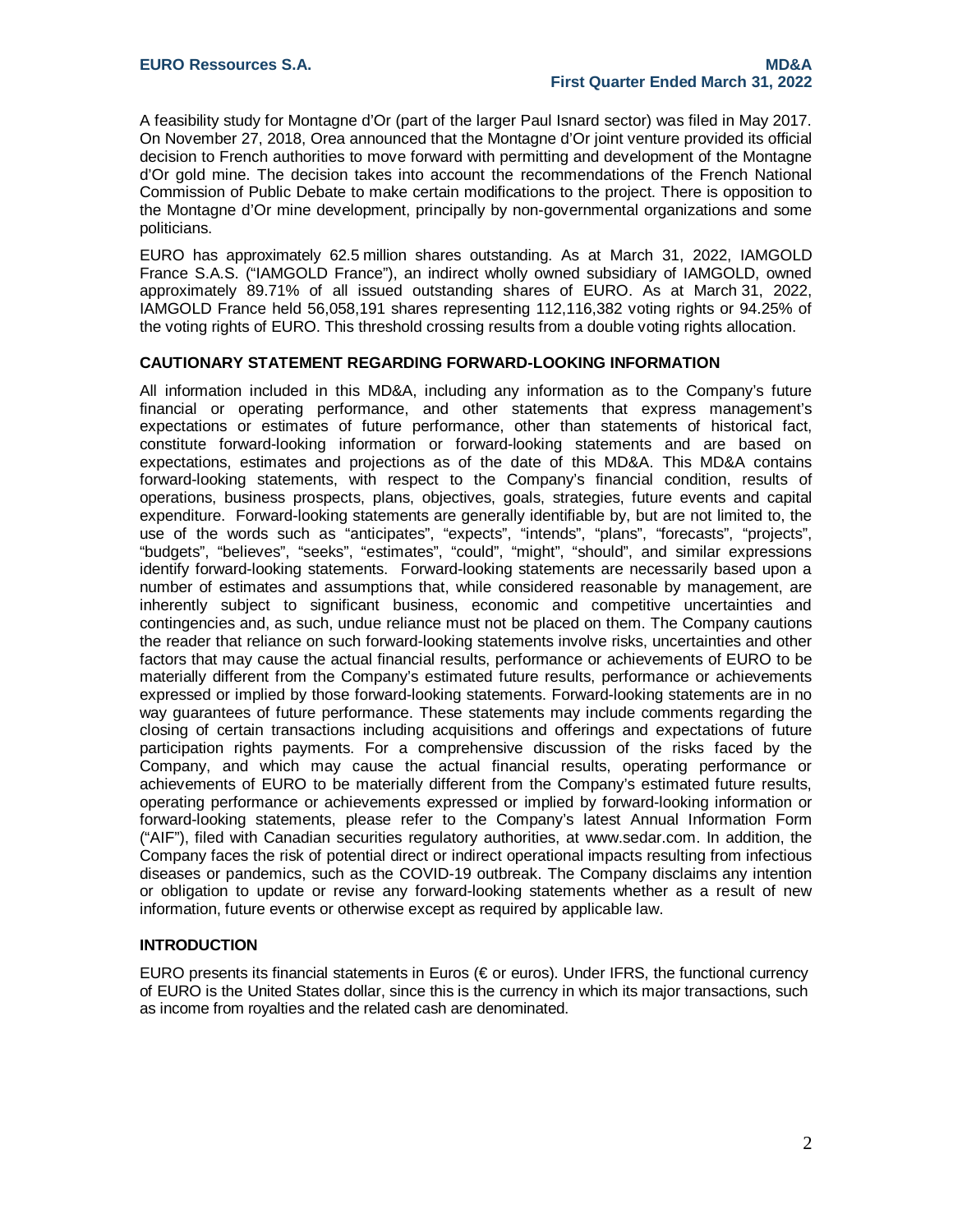The currency exchange rate used to present the balance sheets in euros was €1 for US\$1.1096 at March 31, 2022 (€1 for US\$1.1377 as at December 31, 2021). The average currency exchange rate for the first quarter ended March 31, 2022, used to present the Company's income statements, statements of other comprehensive income and cash flow statements, was €1 for US\$1.1270 compared to €1 for US\$1.2153 for the first quarter of 2021. Significant transactions are translated at the exchange rate of the date of the transaction.

## **RESULTS OF OPERATIONS UNDER IFRS**

#### **First quarter ended March 31, 2022 compared to the same period in 2021 (IFRS)**

Under IFRS, EURO reported a net profit of  $\epsilon$ 3.2 million ( $\epsilon$ 0.051 per share) for the first quarter of 2022 compared to €1.8 million (€0.030 per share) for the first quarter of 2021.

Revenues were €4.8 million during the first quarter of 2022, an increase compared to €3.5 million for the first quarter of 2021. Revenues were only attributable to the Rosebel royalty in the first quarter of 2022 and 2021. The increase in revenues was mainly due to higher gold production of 35,213 ounces in the first quarter of 2022 compared to 29,232 ounces in the first quarter of 2021 (€0.7 million), a weakened euro (€0.4 million) and a higher average gold price in the first quarter of 2022 of US\$1,877 per ounce of gold compared to US\$1,794 per ounce of gold in the first quarter of 2021 ( $\bigoplus$  2 million).

During the first quarter of 2022, the Company recorded operating expenses of €0.1 million, same level as the first quarter of 2021.

EURO recorded an income tax expense of €1.44 million in the first quarter of 2022 compared to €1.39 million in the first quarter of 2021. The slight increase was mainly due to the tax impact of higher earnings in the first quarter of 2022 compared to the first quarter of 2021, partially offset by translation adjustments.

## **OUTLOOK**

The Rosebel royalty production is anticipated to be between 113,000 ounces and 139,000 ounces in 2022. In 2022, the Rosebel royalty is expected to provide revenues to the Company of between approximately €12.3 million and €15.2 million (US\$14.8 million and US\$18.2 million). These pre-tax numbers assume a gold price of US\$1,700 per ounce and an exchange rate of  $\epsilon$ 1 for US\$1.20. The impact of changes in the average gold price on EURO's annual revenues, based on an estimated production of 126,000 ounces, would be approximately US\$1.2 million for each US\$100 per ounce change in the gold price. The impact of a 5% change in the average foreign exchange rate on EURO's annual revenues would be approximately €0.7 million. EURO's cash flow is expected to be primarily affected by income tax payments.

The Bombore project is anticipated to reach commercial production in the third quarter of 2022.

The Company maintains certain cash available to pursue opportunities that would enhance the Company's long-term business.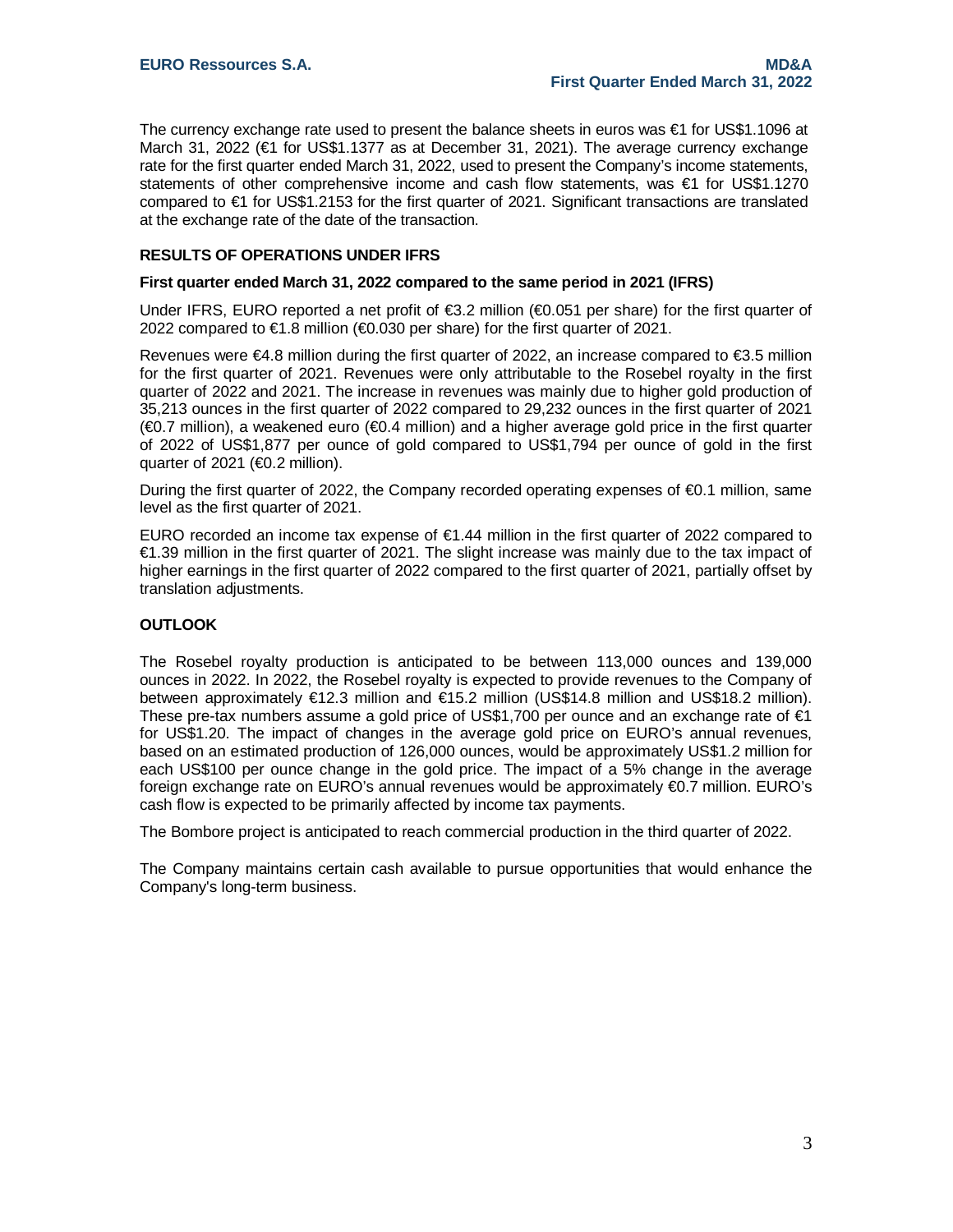# **KEY FINANCIAL DATA**

# **Quarterly financial information**

|                                               | First quarter ended<br>March 31, |           |   |       |
|-----------------------------------------------|----------------------------------|-----------|---|-------|
| (In millions of euros, except per share data) |                                  | 2022      |   | 2021  |
| Revenues                                      | €                                | 4.8       | € | 3.5   |
| Profit before income tax                      | €                                | 4.6       | € | 3.3   |
| Income tax expense                            | €                                | 1.4       | € | 1.4   |
| Net profit                                    | €                                | 3.2       | € | 1.8   |
| Basic net earnings ( $\epsilon$ per share)    |                                  | € $0.051$ | € | 0.030 |
| <b>Total assets</b>                           | €                                | 44.7      | € | 49.3  |

# **Quarterly data**

|                                                   | 2022  | 2021  |       |       |       | 2020  |       |                |
|---------------------------------------------------|-------|-------|-------|-------|-------|-------|-------|----------------|
| (In millions of euros, except per share)<br>data) | Q1    | Q4    | Q3    | Q2    | Q1    | Q4    | Q3    | Q <sub>2</sub> |
| Revenues                                          | 4.8   | 3.5   | 3.4   | 2.2   | 3.5   | 3.0   | 3.8   | 5.2            |
| Net cash flow from operating activities           | 2.5   | 2.4   | 1.0   | 4.1   | 1.7   | 2.6   | 2.7   | 5.4            |
| Net profit                                        | 3.2   | 2.6   | 1.7   | 1.5   | 1.8   | 2.8   | 3.0   | 3.3            |
| Basic and diluted earnings per share              | 0.051 | 0.042 | 0.026 | 0.024 | 0.030 | 0.044 | 0.047 | 0.053          |

# **LIQUIDITY AND CAPITAL RESOURCES**

Cash at March 31, 2022 totaled €23.4 million compared to €20.4 million at December 31, 2021. The increase was mainly due to cash flow from operating activities. EURO expects to have sufficient cash flow to fund its on-going operational needs.

# **MARKETABLE SECURITIES**

EURO holds marketable securities related to mining companies which are part of a volatile market. Share market price exposure risk is related to the fluctuation in the market price of marketable securities. Under IFRS, investments in marketable securities are recorded at fair value with changes in fair value recorded in other comprehensive income.

As at March 31, 2022, marketable securities were comprised of 19,095,345 shares of Orea Mining Corp. ("Orea") (9.0% of outstanding shares; December 31, 2021: 9.3%) and 3,819,069 shares of Allegiant Gold Ltd. ("Allegiant") (4.9% of outstanding shares; December 31, 2021: 4.9%).

During the first quarter ended March 31, 2022, the Company recognized an unrealized gain under IFRS following the increase of the fair value of these marketable securities. Under IFRS, this gain of €0.3 million was recorded in other comprehensive income (loss of €1.0 million during the first quarter ended March 31, 2021).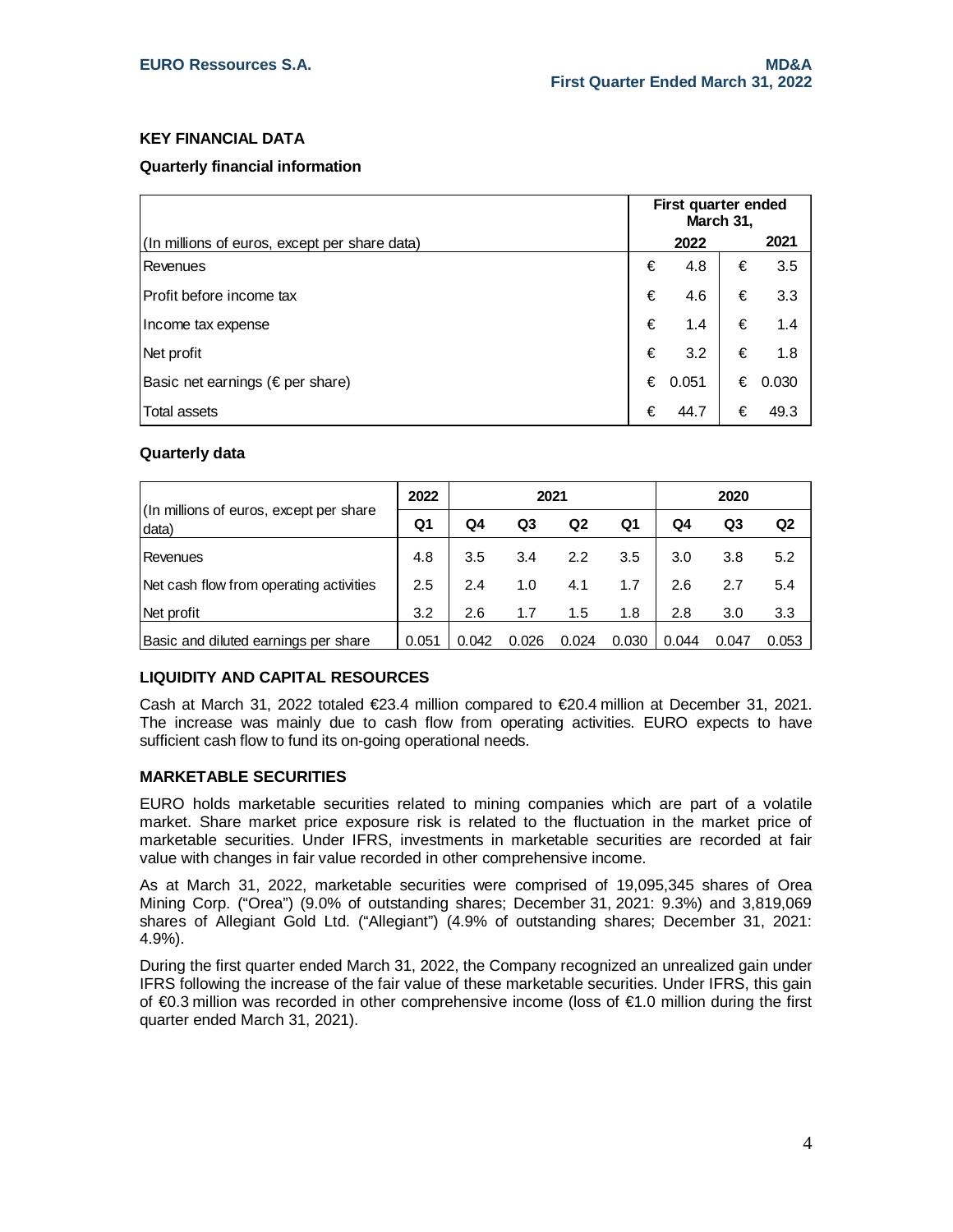# **ROYALTY ASSETS**

The carrying amounts of the Company's royalty are reviewed at each reporting date to determine whether there is any indication of impairment.

#### **Rosebel mine**

No indication of impairment was identified for the Rosebel royalty as at March 31, 2022.

#### **Paul Isnard project**

In 2019, the statements by the French Government regarding the Compagnie Minière Montagne d'Or, to which the Paul Isnard royalty is attached, have created some uncertainty around the delivery of the various authorizations and permits not yet obtained and required for developing the project, and can potentially affect the operational and financial capacities of the project. Failure to obtain operating permits would result in the need to depreciate in full the net book value of the assets relating to the Paul Isnard royalty.

On December 24, 2020, the Cayenne Administrative Court ordered the French State to extend the Montagne d'Or mining concessions within 6 months of the decision.

On February 3, 2021, the French Government announced that it was appealing the Administrative Court's decision to extend the Montagne d'Or mining concessions.

On July 22, 2021, Orea announced that the Administrative Court of Appeal in Bordeaux has rejected the French Government's appeal and request for a stay of execution of the court rulings of December 24, 2020. In its ruling, the Court of Appeal concluded that the arguments put forth by the French Government were without merit and that the joint venture submitted complete applications and met all requirements for the renewal of the mining concessions. Furthermore, the JV filed additional pleadings before the Court of Appeal in Bordeaux to issue an injunction ordering the French Government to pay a fine of €20,000 per day to the JV, retroactive to the date of the initial court ruling of December 24, 2020.

On October 7, 2021, Orea reported that it had received confirmation that the French Government had filed a final appeal to the French Supreme Court on the renewal of the Montagne d'Or mining titles. The Supreme Court will conduct an analysis on whether to admit or reject to hear the appeal.

On January 10, 2022, Orea reported that the JV is still awaiting a decision by the Supreme Court on whether it will admit and hear a final appeal by the French Government.

On March 4, 2022, it was reported by Orea that the controlling shareholder of Norgold, the coowner of the Montagne d'Or project, has been added to the list of persons sanctioned by the European Union in connection with Russia's invasion of Ukraine. At this time, it is not known what impact, if any, these events will have on Nordgold or its ability to continue its responsibilities under the shareholders' agreement in place between Orea and Nordgold, relating to the Montagne d'Or project.

In the impairment test performed at December 31, 2021, the Company considered that the various authorizations and permits would be granted under conditions that will allow the JV to go on with this project. The Company believes that it is premature to conclude that an impairment should be recorded on the Paul Isnard royalty asset at this stage. Therefore, The Company continues to assume that the various authorizations and permits would be granted under conditions that will allow the joint venture to go forward with this project, although the timing is somewhat uncertain. No impairment charges were recorded in the statement of earnings for the first quarter ended March 31, 2022.

#### **Bombore project**

No indication of impairment was identified for the Bombore project as at March 31, 2022.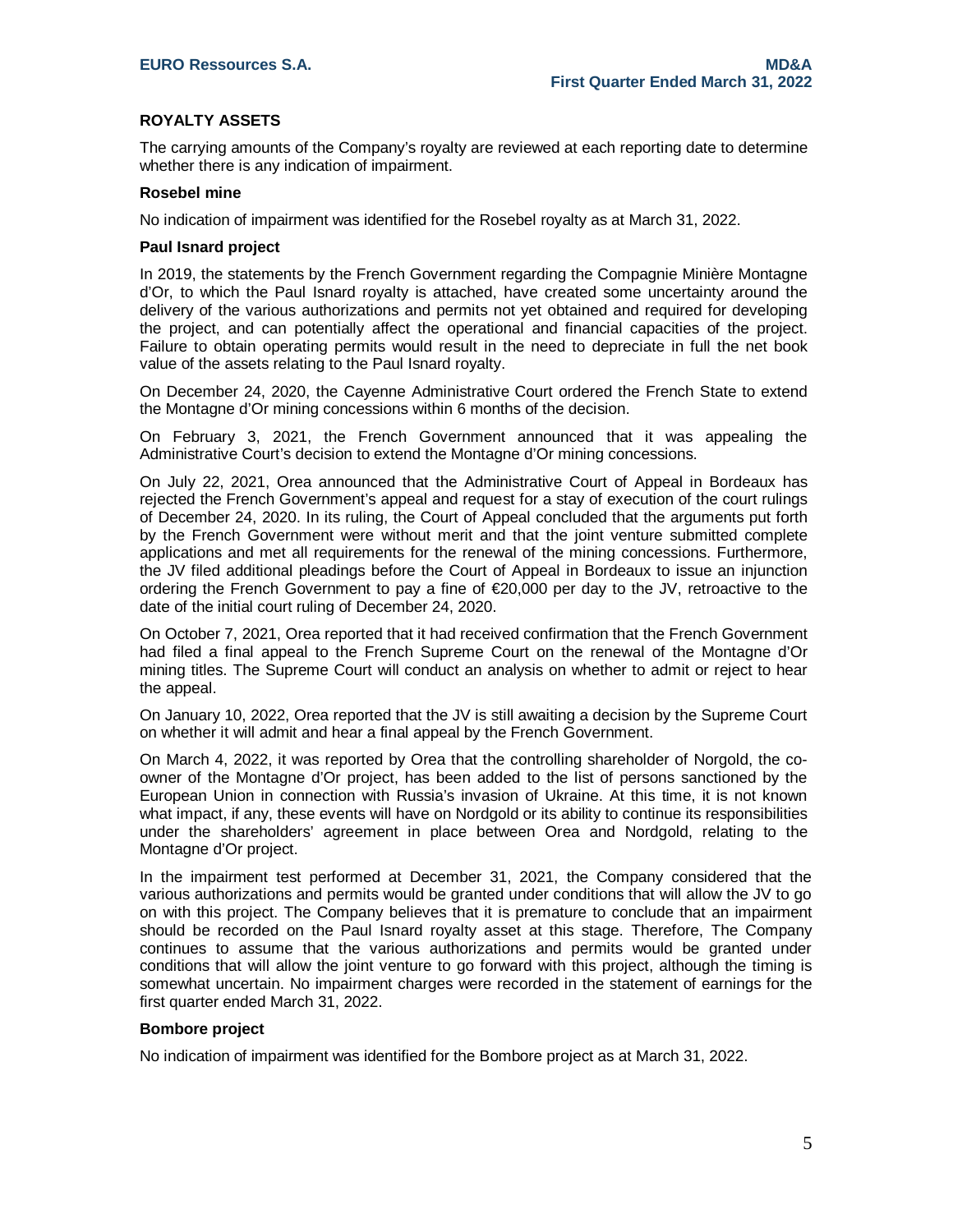# **SHARE CAPITAL**

As at March 31, 2022, and the date of this MD&A, the Company had 62,491,281 common shares outstanding with a par value of €0.01 per share. There were no shares issued during the first quarter of 2022.

## **DIVIDENDS**

In February 2022, the Board of Directors recommended a dividend in the amount of €15.6 million (€0.25 per share), subject to the approval by shareholders upon the next annual general meeting on May 18, 2022. The ex-dividend date will be June 7, 2022, the dividend record date will be June 8, 2022, and the dividend payment date will be on June 9, 2022.

# **CRITICAL ACCOUNTING JUDGMENTS, ESTIMATES AND ASSUMPTIONS**

The Company's management makes judgments in applying its accounting policies in the preparation of its financial statements. In addition, the preparation of financial data requires that the Company's management make assumptions and estimates of effects of uncertain future events on the carrying amounts of the Company's assets and liabilities at the end of the reporting period and the reported amounts of revenue and expenses during the reporting period. Actual results may differ from those estimates as the estimation process is inherently uncertain. Estimates are reviewed on an ongoing basis based on historical experience and other factors that are considered to be relevant under the circumstances. Revisions to estimates and the resulting effects on the carrying amounts of the Company's assets and liabilities are accounted for prospectively. The significant accounting judgments, estimates and assumptions of the Company are reflected in note 4.9 of the Company's annual financial statements for the year ended December 31, 2021.

#### **SIGNIFICANT ACCOUNTING POLICIES**

The Company's unaudited condensed interim financial statements have been prepared following the same accounting policies and methods of computation as the annual audited financial statements for the fiscal year ended December 31, 2021.

#### **RELATED PARTY TRANSACTIONS**

Revenues from royalties related to the Rosebel mine during the first quarter of 2022 were €4.8 million compared to €3.5 million during the first quarter of 2021. The related amount receivable at March 31, 2022 was €4.8 million (December 31, 2021: €3.5 million) and was included in trade receivables.

During the first quarters of 2022 and 2021, the Company accounted for IAMGOLD's support fees totaling €0.02 million. These charges are included in administrative costs in operating expenses. The related amount payable at March 31, 2022 was €0.007 million and was included in trade payables and other current liabilities (December 31, 2021: €0.006 million).

#### **GLOBAL COVID-19 PANDEMIC**

The global COVID-19 pandemic continues to evolve. Despite widespread mass immunization programs intended to limit the effect of the virus in many countries, the emergence of new variants, such as the new Omicron variant, caused rates of infection to rapidly increase again globally early in the first quarter of 2022. COVID-19 detection and mitigation protocols are reviewed on an ongoing basis to adapt to the evolving situation. The Company has been closely monitoring and taking necessary measures to manage the impact of the COVID-19 pandemic on all aspects of its operations.